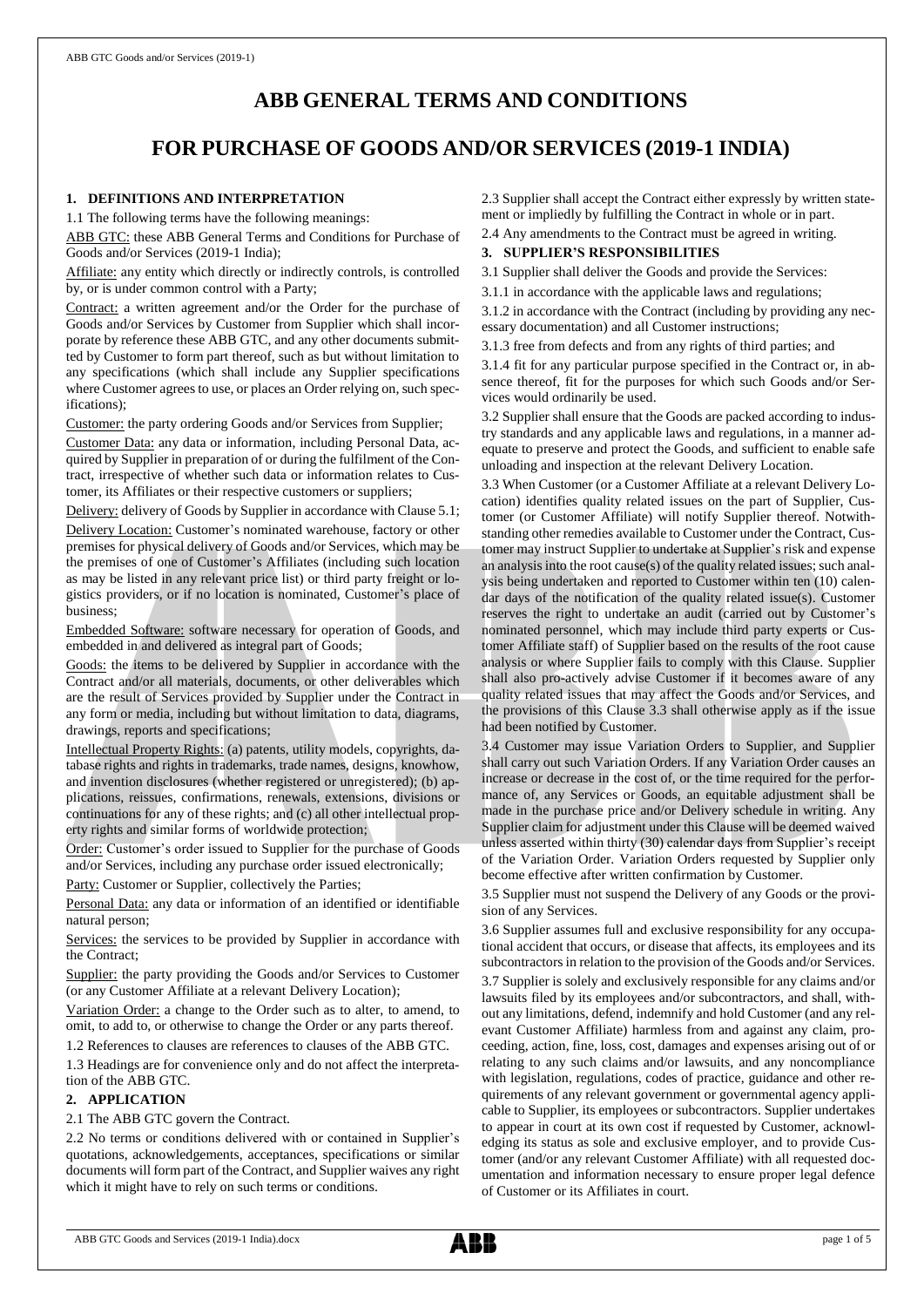3.8 Customer is authorized to make, or procure the making of, any payments due to Supplier's employees and subcontractors providing Goods and/or Services under the Contract, in order to avoid lawsuits, liens or encumbrances. Such payments may be made through withholding Supplier's credits, offsetting or in any other way. Supplier shall provide any support requested by Customer with regard to such payments and indemnify and hold harmless Customer and its Affiliates for any payments made.

3.9 Supplier will be responsible and liable for due compliance and implementation of all statutory provisions applicable to the personnel engaged for performance of any Services under the Contract, in accordance with applicable labour and establishment legislations. Supplier shall submit such documents as required by Customer to evidence Supplier's compliance with its obligations under this Clause. Supplier hereby agrees that Customer has the right to withhold payments due to Supplier in the event that Supplier fails to produce sufficient documentary evidences for compliance with its obligations.

#### **4. PAYMENT, INVOICING**

4.1 In consideration of the Goods delivered and/or the Services provided by Supplier in accordance with the Contract, Customer shall pay to Supplier the purchase price stated in the Contract provided the invoice fulfils the requirements defined by Customer. Payment shall be made in the country in which Supplier is registered, to a bank account in the name of Supplier. The price is inclusive of all fees and taxes (other than VAT or equivalent) and of all costs of manufacturing, processing, warehousing and packaging (including returning any returnable packaging) of any Goods.

4.2 Supplier shall submit invoices in an auditable form, complying with applicable laws, generally accepted accounting principles and the specific Customer requirements, containing the following minimum information: Supplier name, address and reference person including contact details; invoice date; invoice number; Order number and Supplier number; address of Customer; quantity; specification of Goods and/or Services; price (total amount invoiced); currency; tax or VAT amount; tax or VAT number; Authorized Economic Operator and/or Approved Exporter Authorization number and/or other customs identification number, if applicable; payment terms as agreed. Supplier shall state the Order number on all invoices (in particular but not limited to commercial, pro forma or customs invoices).

4.3 Invoices must be sent to the billing address specified in the Contract (or as otherwise agreed with Customer).

4.4 Customer shall pay the invoice in accordance with the payment terms agreed in the Contract.

4.5 Customer will reimburse expenses only at cost and to the extent agreed in writing.

4.6 Services charged on the basis of hourly rates require written confirmation of Supplier's time sheets by Customer. Supplier shall submit such time sheets to Customer for confirmation as may be instructed by Customer but latest together with any related invoice. Confirmation of time sheets cannot be construed as acknowledgement of any claims. Customer is not obliged to pay invoices based on time sheets which are not confirmed by Customer in writing.

4.7 Customer reserves the right to set off or withhold payment for Goods and/or Services not provided in accordance with the Contract.

4.8 If an invoice received by Customer is not paid by the due date, Supplier may give notice in writing that the amount is overdue. Thirty (30) days after receipt of notice, unless the payment is disputed in good faith by Customer, Supplier may charge interest at the rate of 3% above the 3-month LIBOR rate (for unsecured USD loans) on any unpaid and undisputed amount, from the date payment fell due (or such other date as may be agreed in writing between the Parties), until receipt of the amount owed. Supplier acknowledges and agrees that this Clause 4.8 provides Supplier with a substantial remedy in respect of any late payment of sums due under any Contract.

## **5. DELIVERY, PERFORMANCE OF SERVICES**

5.1 Unless agreed otherwise in the Contract, the Goods shall be delivered in accordance with INCOTERMS 2010 FCA, to the Delivery Location.

5.2 The Services shall be provided at the Delivery Location.

5.3 Supplier shall provide, no later than at the time of acceptance of the Contract, the following minimum information: number of packages and contents, the customs tariff numbers of the country of consignment, and the countries of origin for all Goods. For controlled Goods, the relevant national export control numbers must be indicated and, if the Goods and/or Services are subject to U.S. export regulations, the U.S. Export Control Classification Numbers (ECCN) or classification numbers of the International Traffic in Arms Regulations (ITAR) must be specified. Proofs of preferential origin as well as conformity declarations and marks of the country of consignment or destination are to be submitted without being requested; certificates of origin upon request.

5.4 The Goods shall be delivered, and Services shall be provided, during Customer's business hours (or those of the requested Delivery Location) unless otherwise requested by Customer.

5.5 Upon Delivery, Supplier (or its appointed carrier) shall provide Customer (or, if requested, any nominated Customer Affiliate at the Delivery Location) a delivery note and any other required export and import documents not mentioned in Clause 5.3. If Customer has approved partial delivery, such delivery note shall also include the outstanding balance.

5.6 Ownership of the Goods passes to Customer at Delivery. To the extent that the Goods contain Embedded Software, ownership of such Embedded Software will not passto Customer, but Supplier shall grant, or – as applicable – shall procure that the third party owner grants, Customer and all users a worldwide, irrevocable, perpetual, transferable, non-exclusive, royalty-free right to use the Embedded Software as integral part of such Goods and/or for servicing either of them. For the avoidance of doubt, Supplier shall have no rights of retention of title, and Supplier will convey good title to the Goods, free of any liens or encumbrances (but transfer of title and ownership in the Goods to Customer shall not release Customer from its obligation to pay for those Goods, in accordance with the terms of the Contract).

## **6. ACCEPTANCE**

6.1 Delivery of Goods or provision of Services shall not be deemed to be acceptance of such Goods or Services by Customer. Customer (or its nominated Customer Affiliate at the Delivery Location) shall have reasonable time to inspect or test the Goods and/or Services and to report any defects to Supplier. If a defect in the Goods and/or Services was not reasonably detectable during the inspection, Customer (or its nominated Customer Affiliate at the Delivery Location) shall have reasonable time to provide notice of such defect after it has become apparent and/or to reject the Goods and/or Services.

6.2 The Parties may agree on a certain acceptance procedure, in which case acceptance will be subject to Customer's written acceptance statement (or that of Customer's nominated Affiliate). Supplier shall inform Customer (and any relevant Customer Affiliate) in writing within a reasonable time period in advance when the Goods and/or Services are ready for acceptance.

6.3 Customer may enforce any remedy defined in the Contract for any rejected Goods or Services.

## **7. DELAY**

Supplier will deliver Goods in accordance with any date or time, and at least in accordance with any lead times, specified in the Contract. If the Delivery of Goods or the provision of Services does not comply with the agreed date(s), Customer may:

7.1 terminate the Contract in whole or in part;

7.2 refuse any subsequent delivery of the Goods or provision of the Services;

7.3 recover from Supplier any expenses reasonably incurred by Customer (or any affected Customer Affiliate) in obtaining the Goods and/or Services in substitution from another supplier;

7.4 claim damages for any cost, loss, expenses and liquidated damages incurred by Customer (or by any affected Customer Affiliate) which are attributable to Supplier's delay;

7.5 claim liquidated damages as agreed in the Contract;

and it is agreed that Customer may select one or more such remedies, and recovering costs or damages under any of Clauses 7.3 to 7.5 shall

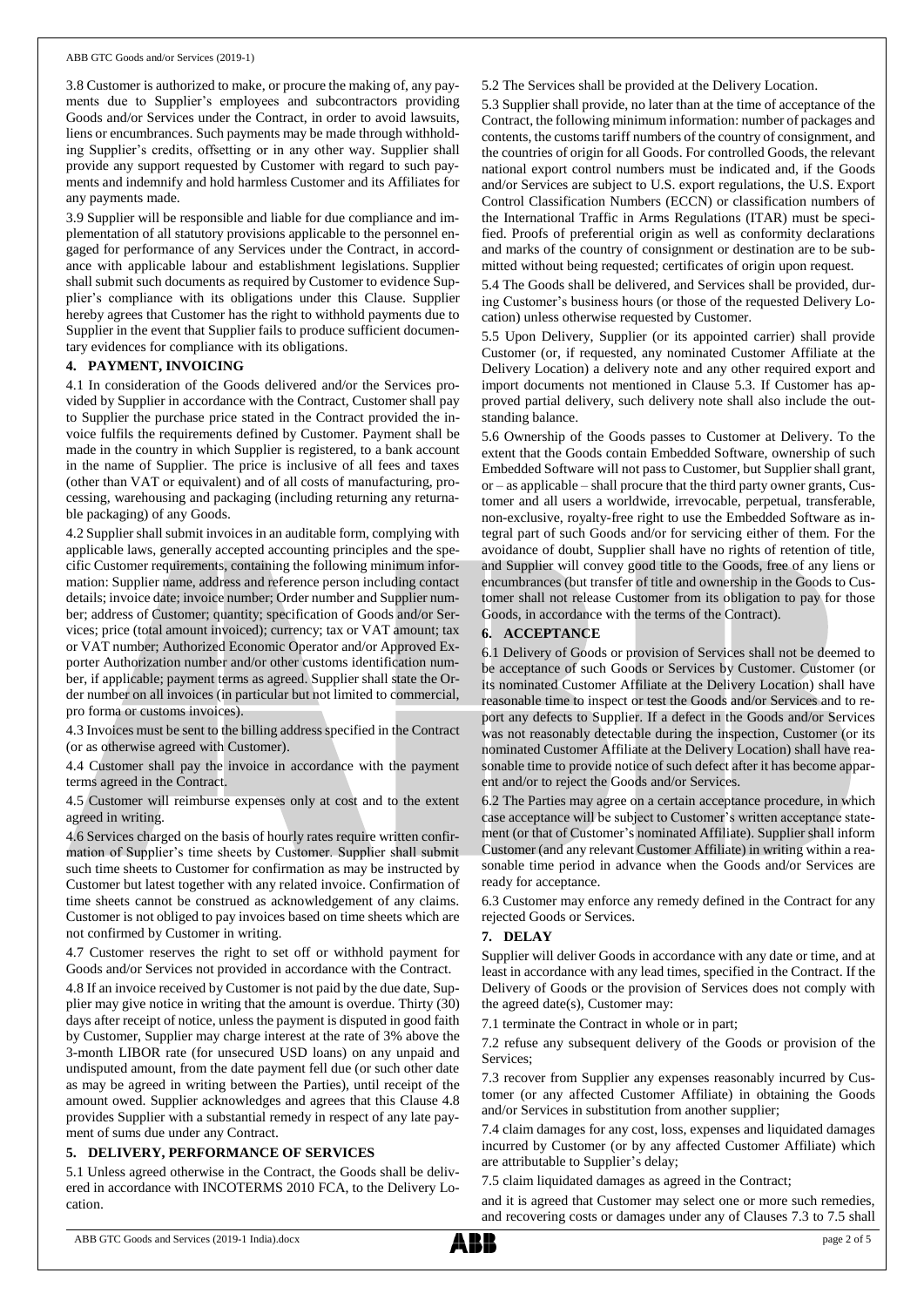not exclude Customer from recovering other costs or damages under the other parts of this Clause 7.

## **8. WARRANTY AND REMEDIES**

8.1 Supplier warrants that the Goods and/or Services comply with the Contract, including but without limitation to Supplier's responsibilities as defined in Clause 3.1.

8.2 Supplier warrants that the Goods are new and unused at the date of Delivery and remain free from defects during the warranty period.

8.3 The warranty period is twenty four (24) months from Delivery, or as otherwise set out in the Contract.

8.4 In case of breach of any warranty which is not remedied within forty-eight (48) hours from Customer's notification, or in case of any other breach of the Contract, Customer is entitled to enforce any or all of the following remedies at its discretion and at Supplier's expense:

8.4.1 to give Supplier an opportunity to carry out any additional work necessary to ensure that the Contract is fulfilled;

8.4.2 to require Supplier promptly to repair or replace the defective Goods and/or Services;

8.4.2 to carry out (or to instruct a third party to carry out) any additional work necessary to make the Goods and/or Services comply with the Contract;

8.4.3 to refuse any further Goods and/or Services;

8.4.4 to require Supplier to indemnify and hold harmless Customer (and any relevant Customer Affiliate) for such damages as may have been sustained by Customer (or any Customer Affiliate) as a result of Supplier's breach of the Contract;

8.4.5 to terminate the Contract, and in such event:

8.4.5.1 Customer has no obligation to compensate Supplier (including paying for the Goods and/or Services which have been rejected); and

8.4.5.2 at Customer's option, Supplier shall pay back to Customer any remuneration received from Customer for the Goods and/or Services and take back the Goods at Supplier's own cost and risk; and

8.4.5.3 Customer may source equivalent replacement goods and/or services from an alternative supplier (with any incremental costs incurred in doing so being for Supplier's account).

8.5 In case of a breach of any warranty, the entire warranty period shall be restarted for the defective Goods/Services from the date the remediation is completed to Customer's satisfaction.

8.6 The rights and remedies available to Customer under the Contract are cumulative and are not exclusive of any rights or remedies available at law or in equity.

## **9. INTELLECTUAL PROPERTY RIGHTS**

9.1 Subject to Clause 9.2, Supplier hereby grants Customer and its Affiliates, or undertakes to procure that Customer and its Affiliates are granted, a worldwide, irrevocable, transferable, sub-licensable, non-exclusive, royalty-free license to use the Intellectual Property Rights in the Goods, including Embedded Software, if any.

9.2 Supplier herewith assigns to Customer (or will assign to Customer's nominated Affiliate) full ownership rights in any Intellectual Property Rights in Goods resulting from the Services. Supplier further agrees, upon Customer's request and at its cost, to take all further steps necessary to perfect Customer's ownership (or that of its nominated Affiliate) to the Intellectual Property Rights.

9.3 Intellectual Property Rights in any Goods created by or licensed to Supplier prior or outside a Contract (Pre-Existing IPR) will remain vested in Supplier (or the third party owner). To the extent that Pre-Existing IPR are embedded in any Goods resulting from the Services, Supplier grants, or undertakes to procure that the third party owner grants, Customer and its Affiliates a worldwide, irrevocable, transferable, sub-licensable, non-exclusive, royalty-free license to use the Pre-Existing IPR as part of such Goods, including the right to improve, develop, market, distribute, sublicense or otherwise use such Pre-Existing IPR.

9.4 Supplier must specify in writing and prior to Delivery all open source software contained in or used by Embedded Software, if any, and request Customer's written approval. Supplier agrees to replace at its own cost any open source software components rejected by Customer with software of at least the same quality and functionality.

9.5 If any claim is made against Customer (or any Customer Affiliate) that the Goods and/or Services infringe a third party's Intellectual Property Rights, Supplier shall at its cost, but at Customer's discretion: (i) procure for Customer, Customer's Affiliates and Customer's clients, as the case may be, the right to continue using the Goods and/or Services; (ii) modify the Goods and/or Services so they cease to be infringing; or (iii) replace the Goods and/or Services with non-infringing equivalents. Otherwise, Customer is entitled to terminate the Contract and to reclaim all sums which it, or any Customer Affiliate, has paid to Supplier thereunder.

## **10. COMPLIANCE, INTEGRITY**

10.1 Supplier shall provide the Goods and/or Services in compliance with all relevant laws, regulations, and codes of practice.

10.2 Supplier and its subcontractors must comply with the ABB List of Prohibited and Restricted Substances and report to Customer (and/or any Customer Affiliate operating at the relevant Delivery Location) the substances contained in the Goods. Supplier must also comply with the reporting and other requirements regarding Conflict Minerals made available under **[www.abb.com](http://www.abb.com/) – Supplying – Material Compliance – ABB Policy and Supplier Requirements** or otherwise and shall provide Customer (and any relevant Customer Affiliate) with documents, certificates and statements as requested. Any statement made by Supplier to Customer (whether directly or indirectly) with regard to materials used for or in connection with the Goods and/or Services will be deemed to be a representation under the Contract.

10.3 Supplier represents and warrants that it is and will remain fully compliant with all applicable trade and customs laws, regulations, instructions, and policies, including, but not limited to, satisfying all necessary clearance requirements, proofs of origin, export and import licenses and exemptions from, and making all proper filings with appropriate governmental bodies and/or disclosures relating to the provision of services, the release or transfer of goods, hardware, software and technology.

10.4 No material or equipment included in or used for the Goods and/or Services must originate from any company or country listed in any relevant embargo issued by the authority in the country where the Goods and/or Services will be used, or by an authority otherwise having influence over the equipment and material forming part of the Goods and/or Services. If any of the Goods and/or Services are or will be subject to export restrictions, it is Supplier's responsibility to promptly inform Customer (and any relevant Customer Affiliate) in writing of the particulars of such restrictions.

10.5 Each Party warrants that it will not, directly or indirectly, and that each has no knowledge that other persons will, directly or indirectly, make any payment, gift or other commitment to its customers, to government officials or to agents, directors and employees of each Party, or any other party, in a manner contrary to applicable laws (including but not limited to the U. S. Foreign Corrupt Practices Act, the UK Bribery Act 2010 and, where applicable, legislation enacted by member states and signatories implementing the OECD Convention Combating Bribery of Foreign Officials), and shall comply with all relevant laws, regulations, ordinances and rules regarding bribery and corruption. Nothing in the Contract will render either Party or any of its Affiliates liable to reimburse the other for any such consideration given or promised.

10.6 Supplier herewith acknowledges and confirms that Supplier has received a copy of ABB's Code of Conduct and ABB's Supplier Code of Conduct or has been provided information on how to access both ABB Codes of Conduct online under **[www.abb.com/Integrity](http://www.abb.com/Integrity)**. Supplier agrees to perform its contractual obligations in accordance with both ABB Codes of Conduct.

10.7 ABB has established reporting channels where Supplier and its employees may report suspected violations of applicable laws, policies or standards of conduct (Web portal: **[www.abb.com/Integrity](http://www.abb.com/Integrity) – Reporting Channels**; contact details specified on this Web portal), and Supplier shall ensure that such reporting channels are used to report any suspected violations.

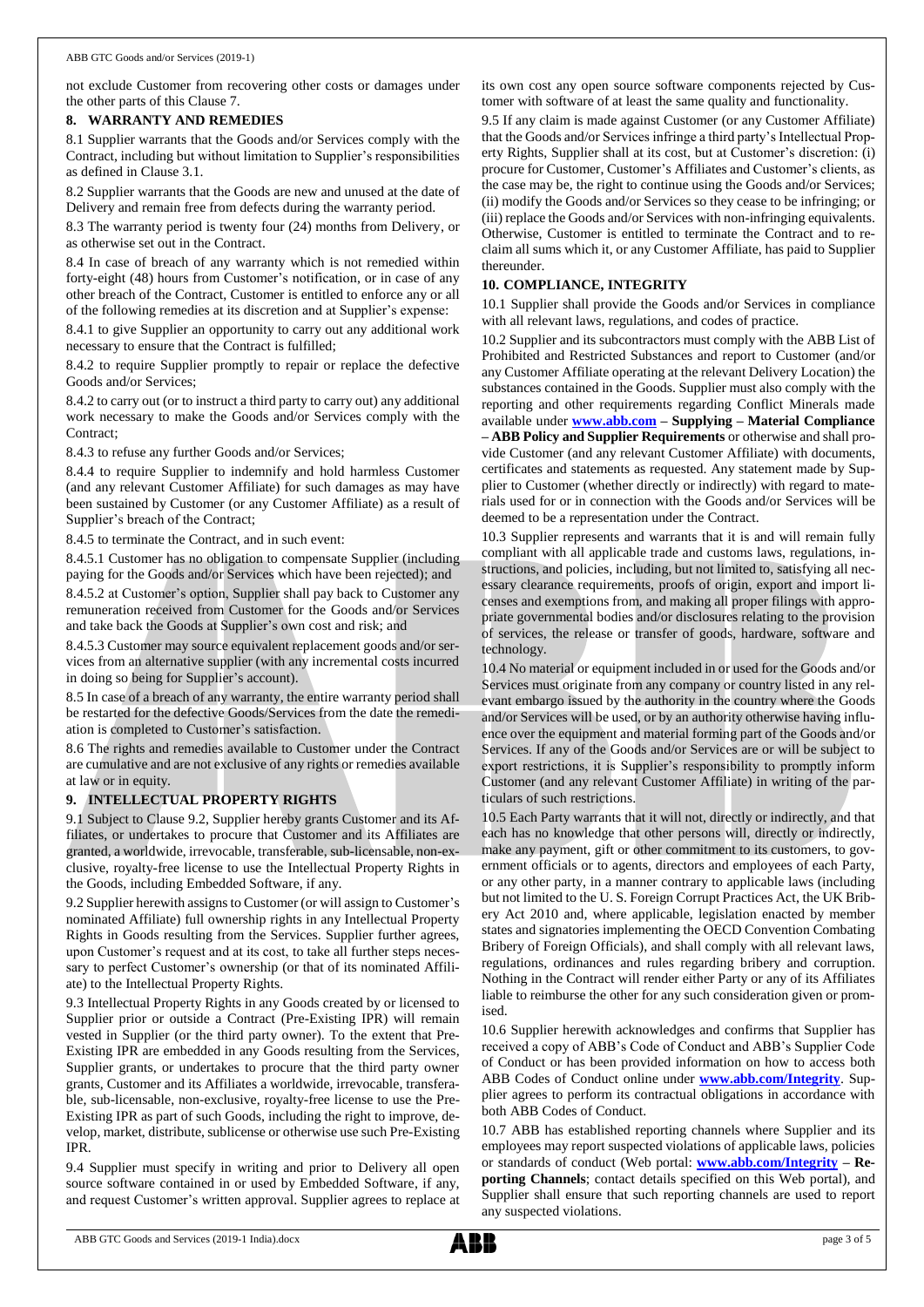10.8 Any violation of an obligation contained in this Clause 10 is a material breach of the Contract and entitles the other Party to terminate the Contract with immediate effect and without prejudice to any further rights or remedies available thereunder or at law. Notwithstanding anything to the contrary in the Contract, Supplier shall, without any limitations, indemnify and hold harmless Customer (and any affected Customer Affiliate) for all liabilities, damages, cost or expenses incurred as a result of any such violation and/or termination of the Contract, or arising from export restrictions concealed by Supplier.

# **11. CONFIDENTIALITY, DATA SECURITY, DATA PROTECTION**

11.1 Supplier shall keep in strict confidence all Customer Data and any other information concerning Customer's or its Affiliates' business, their products and/or their technologies which Supplier obtains in connection with the Goods and/or Services to be provided (whether before or after acceptance of the Contract). Supplier shall restrict disclosure of such confidential material to such of its employees, agents or subcontractors or other third parties as need to know the same for the purpose of the provision of the Goods and/or Services to Customer. Supplier shall ensure that such employees, agents, subcontractors or other third parties are subject to and comply with the same obligations of confidentiality as applicable to Supplier and will be liable for any unauthorized disclosures.

11.2 Supplier shall apply appropriate safeguards, adequate to the type of Customer Data to be protected, against the unauthorised access or disclosure of Customer Data and protect such Customer Data in accordance with the generally accepted standards of protection in the related industry, or in the same manner and to the same degree that it protects its own confidential and proprietary information – whichever standard is higher. Supplier may disclose confidential information to Permitted Additional Recipients (which means Supplier's authorised representatives, including auditors, legal counsel, consultants and advisors) provided always that: (i) such information is disclosed on a strict need-toknow basis; and (ii) such Permitted Additional Recipients sign with Supplier a confidentiality agreement with terms substantially similar hereto or, where applicable, are required to comply with codes of professional conduct ensuring confidentiality of such information. Supplier shall comply with, and ensure that the Permitted Additional Recipients comply with, any security procedure, policy or standard provided to Supplier by Customer or any of its Affiliates from time to time, and in particular with the ABB Cyber Security Requirements for Suppliers as made available under **[www.abb.com/Supplying/Cybersecu](http://www.abb.com/Supplying/Cybersecurity)[rity](http://www.abb.com/Supplying/Cybersecurity)**, or as otherwise set out in the Contract.

11.3 Supplier must not: (i) use Customer Data for any other purposes than for providing the Goods and/or Services; or (ii) reproduce the Customer Data in whole or in part in any form except as may be required by the Contract; or (iii) disclose Customer Data to any third party, except to Permitted Additional Recipients or with the prior written consent of Customer.

11.4 Supplier shall install and update at its own cost adequate virus protection software and operating system security patches for all computers and software utilized in connection with providing the Goods and/or Services.

11.5 Supplier shall inform Customer (and any affected Customer Affiliate) without delay about suspicion of breaches of data security or other serious incidents or irregularities regarding any Customer Data.

11.6 Supplier agrees that Customer (and any affected Customer Affiliate) may provide any information received from Supplier to other Affiliates of Customer and to third parties.

## 11.7 **Protection of Personal Data**

11.7.1 If Customer discloses Personal Data to Supplier, Supplier shall comply with all applicable data protection laws and regulations.

11.7.2 Supplier shall apply appropriate physical, technical and organizational measures to ensure a level of security of Personal Data appropriate to the respective risk and the ability to ensure the ongoing confidentiality, integrity, availability and resilience of processing systems and services.

11.7.3 Supplier agrees that it will not withhold or delay its consent to any changes to this Clause 11 which in Customer's or its Affiliates'

reasonable opinion are required to be made in order to comply with applicable data protection laws and regulations and/or with guidelines and advice from any competent supervisory authority, and agrees to implement any such changes at no additional cost to Customer.

11.7.4 Supplier acknowledges that the processing of Personal Data in accordance with the Contract may require the conclusion of additional data processing or data protection agreements with Customer or its Affiliates. To the extent such additional agreements are not initially concluded as part of the Contract, Supplier, its relevant Affiliates or subcontractors shall upon Customer's request promptly enter into any such agreement(s), as designated by Customer and as required by mandatory law or a competent data protection or other competent authority.

# **12. LIABILITY AND INDEMNITY**

12.1 Without prejudice to applicable mandatory law, Supplier shall, without any limitations, indemnify and hold harmless Customer, and any affected Customer Affiliate, for all liabilities, damages, cost, losses or expenses incurred by Customer (or such Customer Affiliate) as a result of Supplier's breach of the Contract. Supplier shall, without any limitations, indemnify and hold harmless Customer and each relevant Customer Affiliate for any claim made by a third party against Customer (or such Customer Affiliate) in connection with the Goods and/or Services, including but without limitation to claims that such Goods and/or Services infringe a third party's Intellectual Property Rights. Upon Customer's request Supplier shall defend Customer (or any relevant Customer Affiliate) against any third party claims.

12.2 Supplier is responsible for the control and management of all of its employees, suppliers and/or subcontractors, and it is responsible for their acts or omissions as if they were the acts or omissions of Supplier.

12.3 Supplier shall maintain in force, and upon request provide evidence of, adequate liability insurance and statutory worker's compensation/employer's liability insurance with reputable and financially sound insurers, which however will not relieve Supplier from any liability towards Customer (or any Customer Affiliate). The insured amount cannot be considered as limitation of liability.

12.4 Customer reserves the right to set off any claims under a Contract against any amounts owed to Supplier.

## **13. TERMINATION**

13.1 Customer may terminate the Contract for convenience in whole or in part by giving Supplier thirty (30) calendar days written notice. In such event Customer shall pay to Supplier the value of the delivered but unpaid Goods and/or Services (provided that such Goods and/or Services otherwise comply with the Contract) and proven direct costs reasonably incurred by Supplier for undelivered Goods and/or Services, however in no event more than the price for the Goods and/or Services agreed under the Contract. No further compensation will be due to Supplier.

13.2 In the event of Supplier's breach of the Contract, Customer is entitled to terminate the Contract in accordance with Clause 8.4.

13.3 Customer may terminate the Contract with immediate effect by notice in writing in the event that: (i) an interim order is applied for or made, or a voluntary arrangement approved, or a petition for a bankruptcy order is presented or a bankruptcy order is made against Supplier; or (ii) any circumstances arise which entitle the court or a creditor to appoint a receiver or administrator or to make a winding-up order; or (iii) other similar action is taken against or by Supplier by reason of its insolvency or in consequence of debt; or (iv) there is a change of control of Supplier.

13.4 Upon termination Supplier shall immediately and at Supplier's expense return to Customer (or Customer's Affiliate) all Customer or Customer Affiliate property (including any Customer Data, documentation, and transfer of Intellectual Property Rights) then under Supplier's control and provide Customer (or its nominated Affiliate) with the complete documentation about the Goods and/or Services.

#### **14. FORCE MAJEURE**

14.1 Neither Party (nor any Customer Affiliate receiving the Goods and/or Services) will be liable for any delay or failure to perform its obligations under a Contract if the delay or failure results from an event